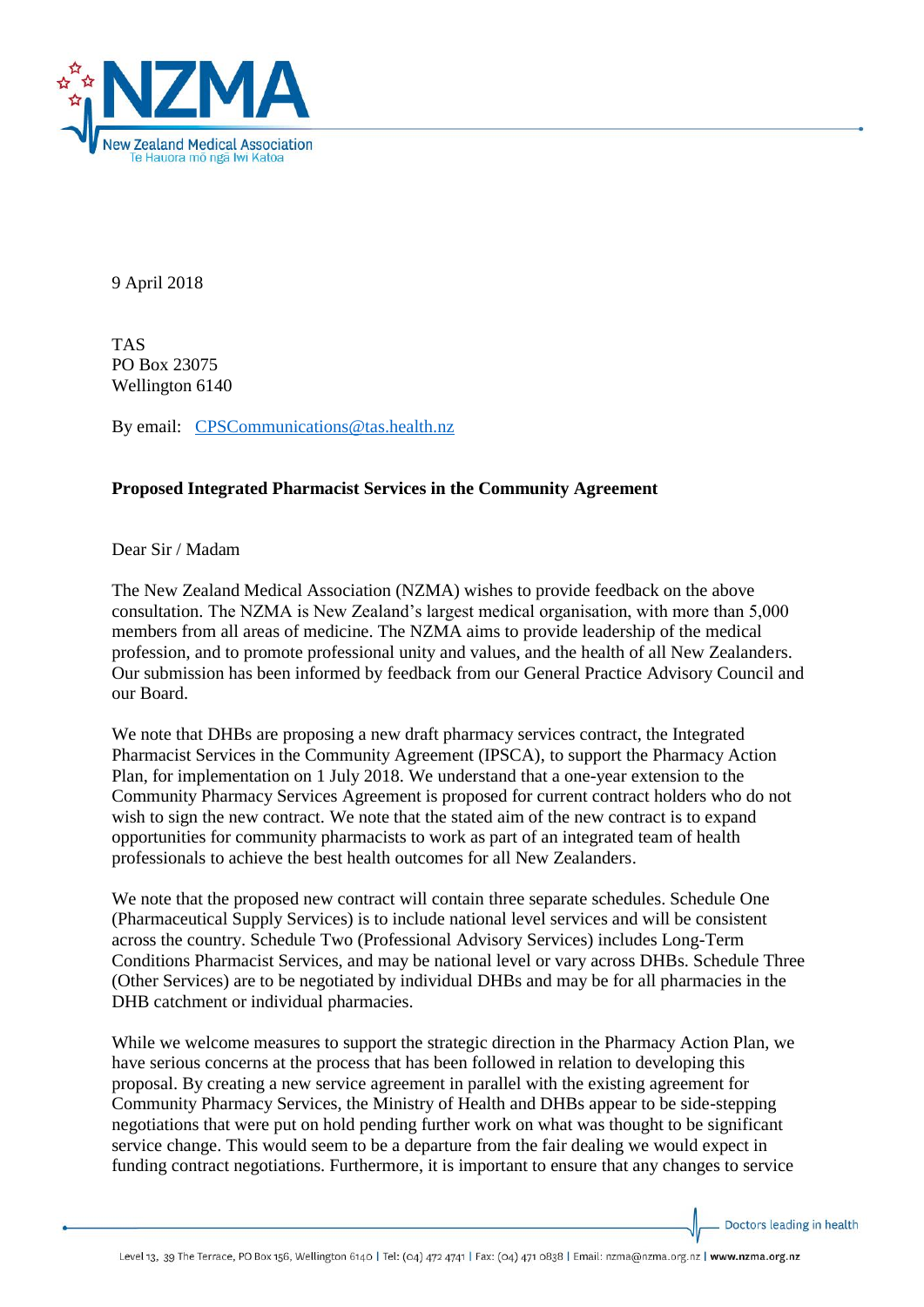design are informed by a robust evidence-based approach. If there are gaps requiring further analysis, then this work needs to be undertaken before changes are implemented. The use of credible evidence to inform and base decisions about healthcare is a core value of the NZMA.

With respect to Schedules Two and Three in the new contract, we are concerned that key national stakeholders may not be consulted on what is happening at individual DHB level. Furthermore, if consultations are done at a local level, not all GPs may have the capacity to respond. PHOs do not necessarily represent the views of General Practice. We would also be concerned if innovation at a local level was inappropriately used to justify policy at a national level, bypassing consultation with national stakeholders.

While the clear principle underlying pharmacist services in the community is that these services will integrate with other primary care services and teams, there is a conspicuous absence of representatives from other primary care services in the negotiations. What DHBs may agree as an integrated service with pharmacy could have significant impacts on other primary care providers. These impacts could be around service model changes, sustainability or simply concerns about patient care being eroded or compromised. We have previously suggested that the expert group the Ministry has convened for progressing this initiative needs to be widened beyond simply pharmacists to include other representatives from primary care such as GPs and nurses. We reiterate this suggestion and ask that the NZMA be provided with the opportunity to be represented at these negotiations.

The NZMA supports pharmacists and doctors working together in an integrated and collaborative health practice environment. While we were generally comfortable with the Pharmacy Action Plan, we offered a number of suggestions on how to improve the draft.<sup>1</sup> Together with the Pharmaceutical Society of New Zealand (PSNZ), the NZMA has since developed an Integrated Health Care Framework that provides the structure for identifying and managing all necessary factors in developing new innovations or models of care so that these are person-centred, integrated, support collaborative practice, and can be successfully implemented to meet the desired outcomes.<sup>2</sup> We believe this framework is a valuable tool and we recommend that it be referenced in current and future contracts and agreements.

We have previously expressed our view that funding streams continue to perpetuate barriers to integration. We seek clarification on whether the proposed new contract and schedules will perpetuate funding for pharmacists being diverted to pharmacy owners rather than pharmacists working in any health setting. We contend that part of the funding envelope for pharmacy services in the community needs to be available for pharmacists working outside of community pharmacies–for example, for general practices wanting to employ clinical pharmacists.

Finally, it remains our view that if pharmacists are going to extend their scope to other clinical services, they should not be promoting and/or selling complementary and alternative medicines (CAMs) that have no evidence of efficacy.<sup>3</sup> The presence of these products on pharmacy shelves is likely to be perceived as an emphatic endorsement by a mainstream and trusted healthcare

 $\overline{a}$ 

<sup>&</sup>lt;sup>1</sup> NZMA Submission on draft Pharmacy Action Plan. November 2015. Available from

[https://www.nzma.org.nz/\\_\\_data/assets/pdf\\_file/0018/45702/sub-Draft-Pharmacy-Action-Plan.pdf](https://www.nzma.org.nz/__data/assets/pdf_file/0018/45702/sub-Draft-Pharmacy-Action-Plan.pdf)

<sup>2</sup> Pharmaceutical Society of New Zealand and New Zealand Medical Association. An Integrated Framework for Pharmacists and Doctors. Wellington, New Zealand, April 2017. Available from

[https://www.psnz.org.nz/Folder?Action=View%20File&Folder\\_id=96&File=IntegratedHealthCareFramework\\_](https://www.psnz.org.nz/Folder?Action=View%20File&Folder_id=96&File=IntegratedHealthCareFramework_Final.pdf) [Final.pdf](https://www.psnz.org.nz/Folder?Action=View%20File&Folder_id=96&File=IntegratedHealthCareFramework_Final.pdf)

<sup>3</sup> NZMA Submission to Pharmacy Council on Code of Ethics Review. August 2017. Available from [http://www.nzma.org.nz/\\_\\_data/assets/pdf\\_file/0017/57221/NZMA-Submission-on-Pharmacy-Council-Code](http://www.nzma.org.nz/__data/assets/pdf_file/0017/57221/NZMA-Submission-on-Pharmacy-Council-Code-of-Ethics-Review.pdf)[of-Ethics-Review.pdf](http://www.nzma.org.nz/__data/assets/pdf_file/0017/57221/NZMA-Submission-on-Pharmacy-Council-Code-of-Ethics-Review.pdf)